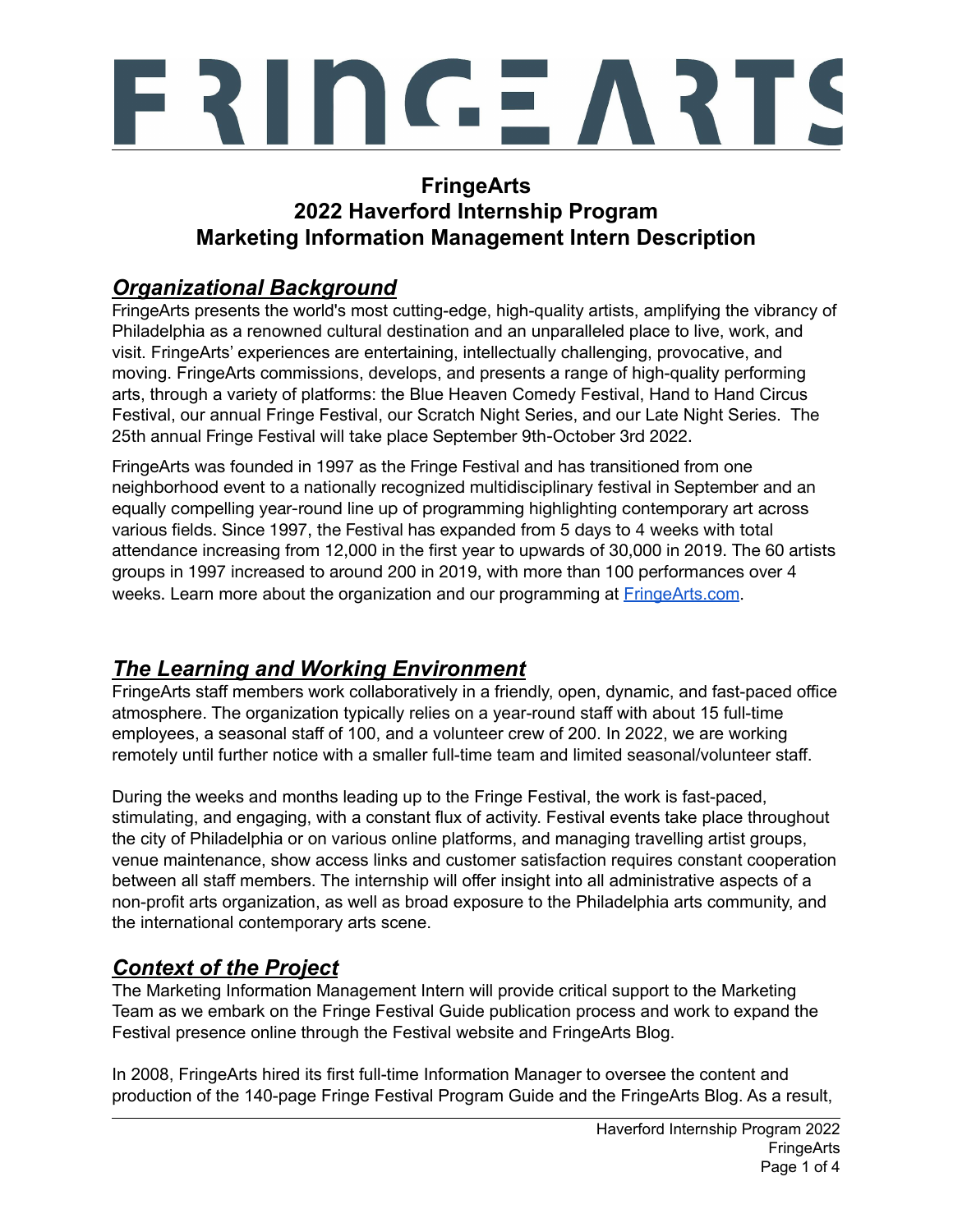

we have developed an efficient process for this huge annual undertaking within a workable timeline which resulted in a more accurate and well-organized Guide and content-rich Blog. The Guide will be taking on a different format in 2022, as it did with in 2020 and 2021 in response to the change in content and programming, and it will be managed internally by the Marketing Manager and Marketing & Communications Director.

The Guide is the Festival's most valuable marketing tool, offering in-depth show descriptions, ad space, photographs, and Festival information including a calendar of events, indices and maps, as well as sponsor and supporter credits. Each year, 30,000 Guides are printed and distributed throughout the city.

This role also helps oversee all Blog activities, including artist interviews, show featurettes, video content, and interactive tools. We see the Blog as an important entry point for students and would like to continue expanding FringeArts presence in electronic-based communities.

## *The Intern Project Summary*

The Information Management Intern will assist the Marketing Manager. The MarketingManager will serve as the Intern's direct supervisor. The role of the Information Management Intern will be to:

- (1) Manage and fact check information for the Fringe Festival Guide, ensuring that every change to times, venues, artist names, and show descriptions are accurately recorded on the website and in the Guide. The Information Management Intern will support the Marketing Manager in overseeing these details, proof-reading the Guide for errors, and acting as fact checker.
- (2) Contribute to the FringeArts Blog, working closely with the MarketingManager, and seek out content opportunities including artist interviews, show responses, genre roundups, and more.

The Internship will take place during the normal business week, Monday through Friday, at the FringeArts Administrative Office, 140 N Columbus Blvd, or remotely as stipulated by current local health guidelines. Although we can be flexible, we prefer work hours to be between 10:00 a.m. to 6:00 p.m. Some flexibility may be required the week of the guide print deadline.

# *Project Details*

### *(10 weeks total: starting and end dates are flexible by a week or so.)* **Weeks 1-6 (June 7th – July 16th)**

The Information Management Intern will provide critical support to the MarketingManager during the weeks leading up to the Fringe Festival Guide print date (around mid-July), as the MarketingManager coordinates funding, marketing, advertising, programming, box office, and artistic information. The weeks leading up to the Guide going to print are often busy and fast-paced, with numerous last-minute changes to performance schedules, venues, and content adding up and requiring constant proof reading. The Information Management Intern will work to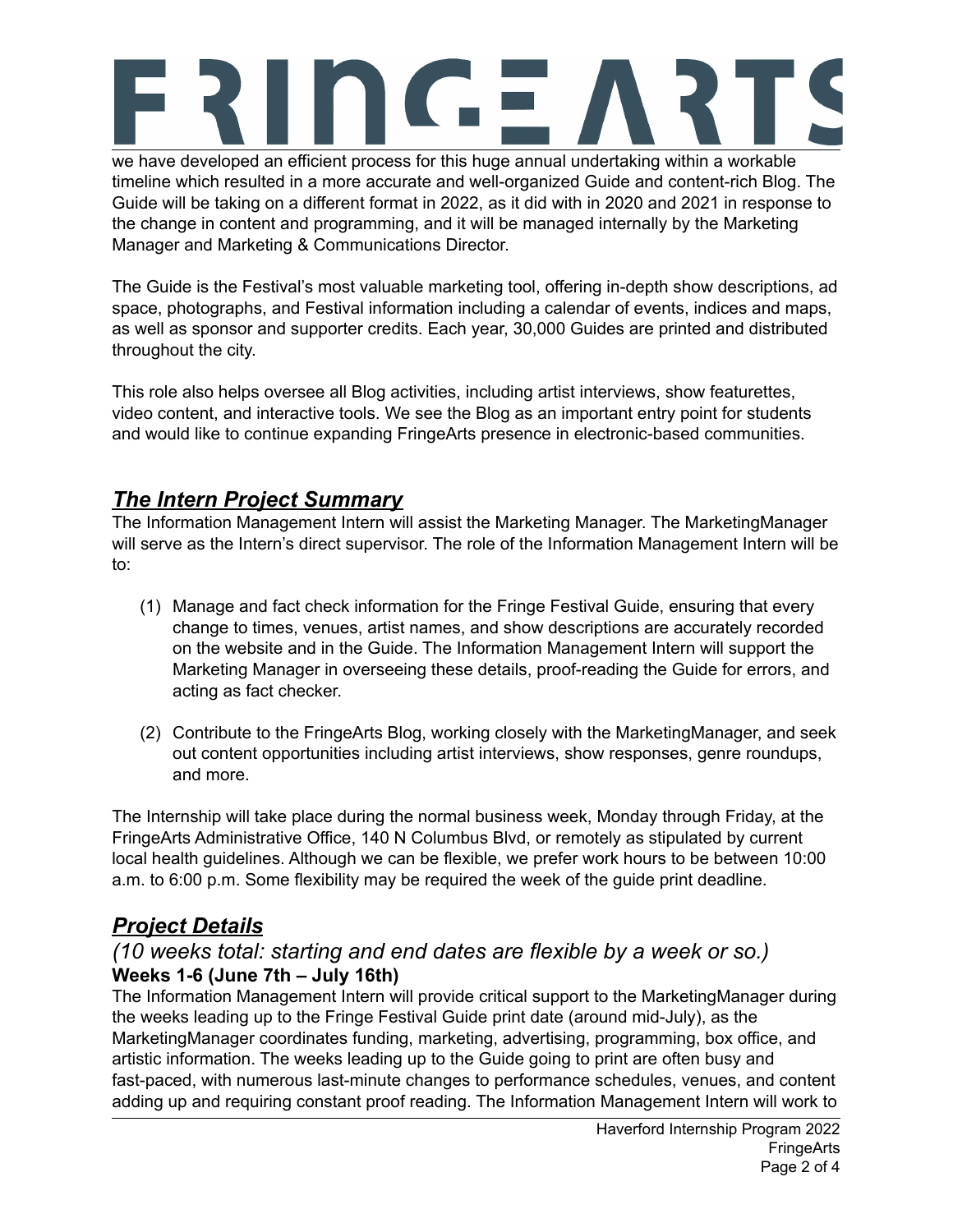

manage and record these changes, and assist the MarketingManager in writing and general proof-reading of all content.

Additionally, the Information Management intern will work with the Marketing Manager to develop content plans, and contribute posts to the FringeArts Blog. Any necessary website design/HTML skills will be taught during the second half of the internship.

### **Experiences / Benefits Offered**

The editing and production phases of the Guide production will provide critical experience for a student who is interested in editing, writing, or publishing. The Fringe Festival Guide is comparable in form, style, and design to a magazine, a document in which many ideas and details must be combined. We rely heavily on an efficient system for making changes and communicating these both internally and to our designer; the Information Management Intern will be instrumental to this process.

The Intern's work on the FringeFestival Guide-mapping venues, fact checking for artist groups, etc.—will also serve to familiarize them with the city of Philadelphia and its arts and cultural organizations. This kind of comprehensive knowledge base would provide an ideal preparation for future work in cultural, non-profit, or tourism marketing industries in Philadelphia.

Contributions to the FringeArts Blog will provide the Intern with the opportunity to network closely with the FringeFestival's local and international artists, as well as develop their own voice as a writer for the Festival.

### **Weeks 7-10 (July 19 – Aug 13)**

When the Guide process is complete, the Intern's primary responsibility will be to maintain and enhance the FringeFestival's online presence under the guidance of the Information Manager in collaboration with other Festival interns and staff. Content will continue to develop, even after the Guide goes to print, and the website, app, and blog will serve as the Fringe Festival's most up-to-date resources from July through September. This will require the intern to stay plugged in to new information on the events in the Festival, and to post information, reviews, new videos, and other items as they occur, as well as brainstorm with the Marketing Manager on tactics for enhancing the Festival online presence.

#### **Experiences / Benefits Offered**

By the end of their tenure, the intern will have learned how to create a publication from beginning concepts to printed copy, taking part in both content and editorial production. Since the Guide connects to all shows in the Fringe Festival, interns gain a unique insight into the Festival and its artists.

This project also provides a unique opportunity for emerging writers. The internship will offer not only practical experience in non-profit marketing, but the opportunity to practice arts journalism on its blog. The Intern will leave with broadened interviewing skills, feature writing experience, and blog clips to serve as writing samples for future positions.